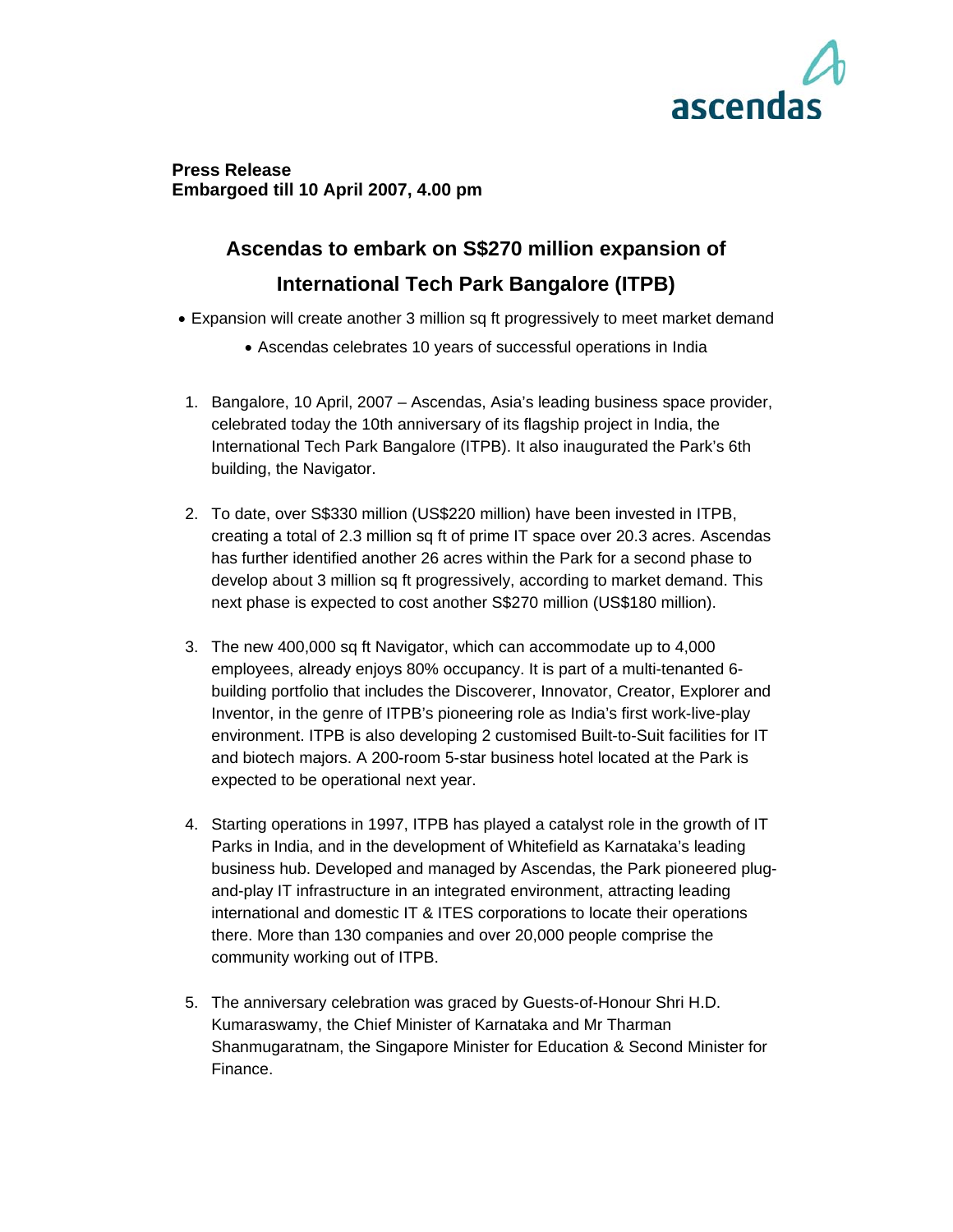- 6. Mr H.D.Kumaraswamy, the Chief Minister of Karnataka, congratulated ITPB in his address: "We are proud to have partnered with a world-class business space provider like Ascendas in building the very first IT Park in India. Our relationship with them has grown stronger over the years, and we believe this is indicative of the strong economic ties between India and Singapore."
- 7. Mr Tharman Shanmugaratnam, the Singapore Minister for Education & Second Minister for Finance, said: "The success of Ascendas in India mirrors the excellent relations that have been built up between Singapore and India. ITPB has, in its 10 memorable years, not only been the landmark IT destination for India and Karnataka, known around the world, but also stands as a successful ambassador for the Singapore brand."
- 8. Said Ms Chong Siak Ching, President & CEO of Ascendas Pte Ltd: "From ITPB, which is Ascendas' maiden and flagship project in India, we have gained valuable insights on the Indian market. This has helped us immensely in expanding our business space offerings across India, with 5 Parks across 3 cities and still expanding into more cities."
- 9. Mr Jonathan Yap, CEO of Ascendas India and concurrently Head, Bangalore Operations, said: "ITPB's unique work-live-play environment has become synonymous with excellence for IT parks across India. It is only halfway in its development and has much more potential with the plans marked out for its next phase."
- 10. Mr Yap added: "ITPB has become the most sought-after IT destination to work in, where employees enjoy a truly international business lifestyle. This strong factor has helped the companies working at the Park to enjoy high retention rates."
- 11. Located in Whitefield, Bangalore, ITPB was mooted in 1992 as a governmentto-government bilateral initiative by the then-Prime Ministers of Singapore and India, Mr Goh Chok Tong and Mr P.V. Narasimha Rao, respectively. It is jointly owned by Ascendas and KIADB.

###

For enquiries, please contact: Sarah WONG (Ms) Ascendas Pte Ltd DID: (65) 6774 9026 Mobile: (65) 9795 0859 Email: sarah.wong@ascendas.com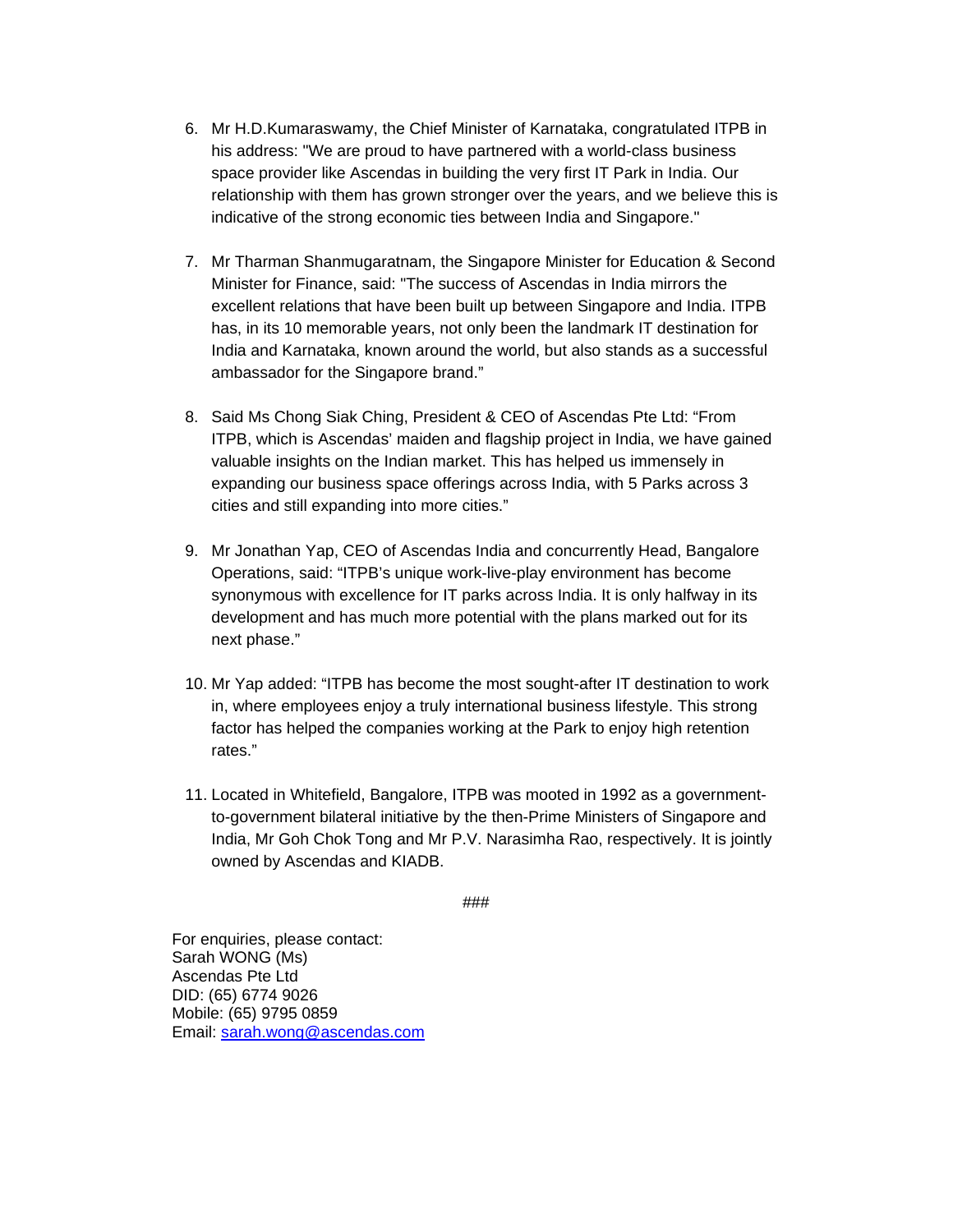#### **International Tech Park, Bangalore (ITPB)** www.itpbangalore.com

The 69-acre ITPB is India's first hi-tech park of its kind designed to provide a complete 'worklive-play' environment for IT and technology-related businesses. It fully integrates a practical amalgamation of office, production and retail space. To date, the Park has a total built-up area of close to 2.3 million sq ft.

ITPB currently has five multi-tenanted buildings that are fully occupied and available land ready for further expansion. It is the first business space facility in India to house a shopping mall and organise regular fun and fitness events for its occupants. The mall offers fully functional banks, ATMs, Foreign Exchange, courier, lifestyle stores, laundry service, a wide range of F&B outlets, medical clinic and a health club, thereby offering all the necessary conveniences to the occupants. Truly a 'World in a Park', the Park has more than 130 companies employing over 20,000 employees within.

ITPB houses a range of businesses in key growth industries, including information technology, biotechnology, electronics, telecommunications, R&D, financial services, and other IT-related services.

The success of this landmark development, spearheaded by Ascendas, has made the Park an iconic benchmark for other Indian states vying to set up world-class infrastructure of their own to attract investments. Since it started operations in 1997, ITPB has won accolades for its ability to attract global corporations to Bangalore. In June 2002, it was conferred the prestigious World Teleport Property of the Year award by the New York-based Intelligent Community Forum (ICF).

## **Ascendas in India: http://www.ascendas.com/india/**

Ascendas (India) Private Limited develops IT Parks and hi-tech buildings, as well as Built-To-Suit (BTS) and Ready-Built Facilities (RBF). Starting with the landmark International Tech Park, Bangalore (ITPB), Ascendas has since followed on it success with Cyber Pearl and The V in Hyderabad, and International Tech Park, Chennai (ITPC). Ascendas is also developing an IT Park in Mahindra World City in Chennai.

In June 2005, Ascendas launched the Ascendas India IT Parks Fund, a private real estate fund seeded by three prime properties – ITPB, The V & Cyber Pearl.

Key Management:

| MR. Jonathan YAP    | CEO, Ascendas India & Head, Ascendas Bangalore |
|---------------------|------------------------------------------------|
| MR. PANG Yee Ean    | Head, Ascendas Hyderabad                       |
| MR. LEE Fu Nyap     | Head, Ascendas Chennai                         |
| MR. Harminder SINGH | Head. North India                              |

**Ascendas in Asia http://www.ascendas.com** 

Ascendas is Asia's leading provider of business space solutions with key markets in Singapore, China, India, South Korea and the Philippines. Based in Singapore, Ascendas has built a strong regional presence from over 30 years of serving a global clientele of more than 1,300 customers. Ascendas develops, manages and markets IT parks, industrial parks, (manufacturing, logistics and distribution centres), business parks, science parks, high-tech facilities, office and retail space.

Ascendas is Asia's first to innovatively package its business space best practices and knowhow into a comprehensive management system tailored to park developers. The Ascendas Real Estate Management System (AREMS) culls from tried and tested practices over the years and bundles the best practices into a unique product for ready application.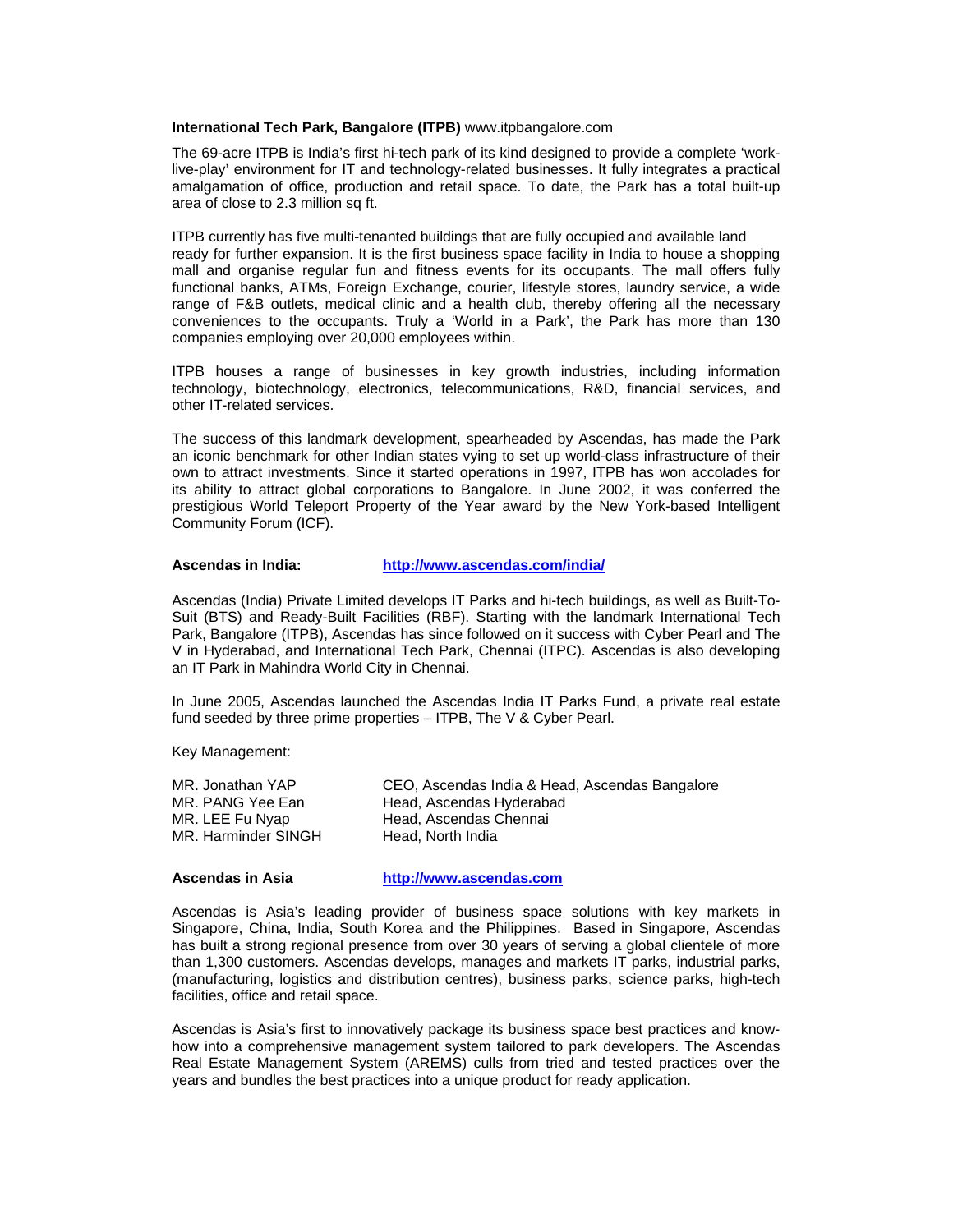In 2002, Ascendas launched Singapore's first business space trust, known as the Ascendas Real Estate Investment Trust, or A-REIT. In June 2005, Ascendas also launched the Ascendas India IT Parks Fund, a private real estate fund. In 2006, Ascendas launched its first Ascendas Korea Office Fund.

### **Ascendas' track record in Asia includes:**

| Singapore                                                                                          |  |
|----------------------------------------------------------------------------------------------------|--|
| Singapore Science Parks I, II & III                                                                |  |
| Neuros @ Biopolis                                                                                  |  |
| Frontier, ePark@Ubi                                                                                |  |
| A-Z Building                                                                                       |  |
| Ascendas Global Gateway Building                                                                   |  |
| ePark@Admiralty                                                                                    |  |
| ePark@Ubi                                                                                          |  |
| Kaki Bukit Techparks   & II                                                                        |  |
| lTechlink                                                                                          |  |
| Techplace   & II                                                                                   |  |
| Techpoint                                                                                          |  |
| <b>Techview</b>                                                                                    |  |
| Tuas Techpark                                                                                      |  |
| Build-To-Suit (BTS) projects include facilities for Honeywell, NH Techno Glass, Infineon, Hamilton |  |
| Sundstrand, Hoya and Thales.                                                                       |  |
| China                                                                                              |  |
| Ascendas-Xinsu in Suzhou Industrial Park, Suzhou                                                   |  |
| Ascendas Plaza, Shanghai                                                                           |  |
| Ascendas Ocean Towers, Shanghai                                                                    |  |
| Ascendas Innovation Hub, Xi'an                                                                     |  |
| Ascendas iHub, Nanjing                                                                             |  |
| Dalian Ascendas IT Park, Dalian                                                                    |  |
| Ascendas Wujiang Ready-Built Facilities, Wujiang                                                   |  |
| Vision (Shenzhen) Business Park, Shenzhen                                                          |  |
| Vision International Centre, Beijing                                                               |  |
| <b>AREMS</b> for Hunnan International Technopolis Shenyang                                         |  |
| AREMS for Dalian Marine and Shipbuilding Accessories Industrial Park                               |  |
| AREMS for Singapore-Hangzhou Science & Technology Park                                             |  |
| Build-&-Lease projects in the Beijing Economical & Technological Development Area, e.g. Exel       |  |
| Logistics, Friwo, YUM                                                                              |  |
| Build-&-Lease projects in other parts of China, e.g. Hitachi, Knowles, Foseco                      |  |
| India                                                                                              |  |
| International Tech Park, Bangalore                                                                 |  |
| International Tech Park, Chennai                                                                   |  |
| Ascendas Mahindra IT Park, Chennai                                                                 |  |
| Cyber Pearl, Hyderabad                                                                             |  |
| The V, Hyderabad                                                                                   |  |
| <b>AREMS for Mahindra Industrial Park, Chennai</b>                                                 |  |
| <b>South Korea</b>                                                                                 |  |
|                                                                                                    |  |
| Citicorp Center, Seoul<br><b>DSME Building, Seoul</b>                                              |  |
|                                                                                                    |  |
| Anam Tower, Seoul                                                                                  |  |
| CJ GLS Logistics Center, Yong-In                                                                   |  |
| Philippines                                                                                        |  |
| Carmelray Industrial Park II                                                                       |  |
| <b>Taiwan</b>                                                                                      |  |
| Nankang Software Park                                                                              |  |
| Vietnam                                                                                            |  |
| Vietnam-Singapore Industrial Park, Ho Chi Minh                                                     |  |
| Indonesia                                                                                          |  |